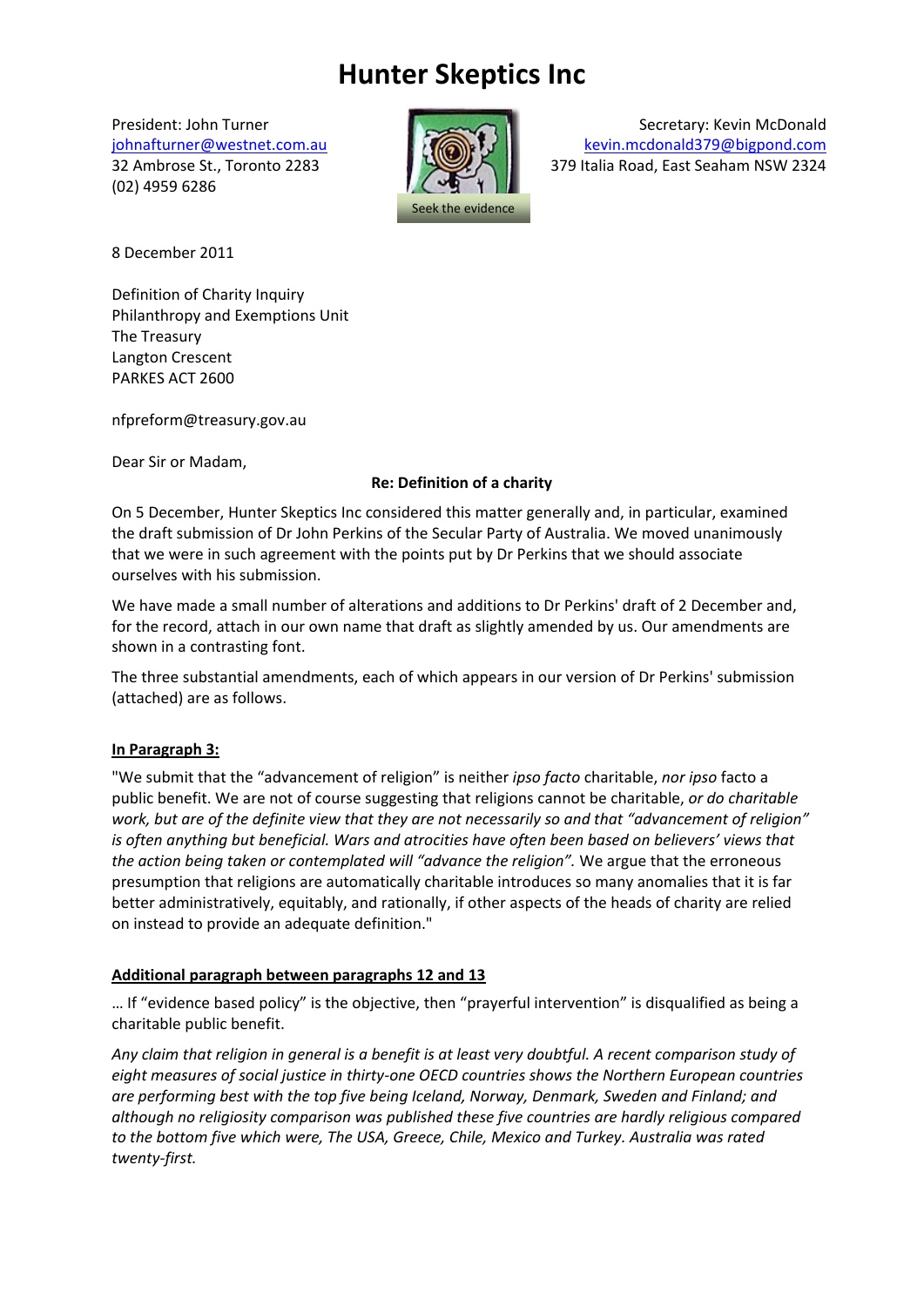It was for this reason that Section 116 …

#### **Amend Dr Perkins' second paragraph under Consultation Question 5 to include:**

*An illustration of the situation would be a medical practitioner who is paid for providing genuine health care to a citizen and is subject to taxation on that income. A religious minister or priest aiming to provide an undefinable "spiritual benefit" has tax advantages not available to the medical practitioner and receives his or her income from a tax exempt body which may be obtaining a significant proportion of its income from untaxed business activities. A person contributing a genuine public benefit by maintaining his or her health by suitable sporting activity such as bike riding or tennis has to pay applicable costs. How many people would be prepared to pay, if they had to, for some undefinable, unprovable "spiritual benefit"?* 

We thank you for the opportunity to make this contribution.

We have attached a copy of our submission.

Yours sincerely,

John Turner President, Hunter Skeptics Inc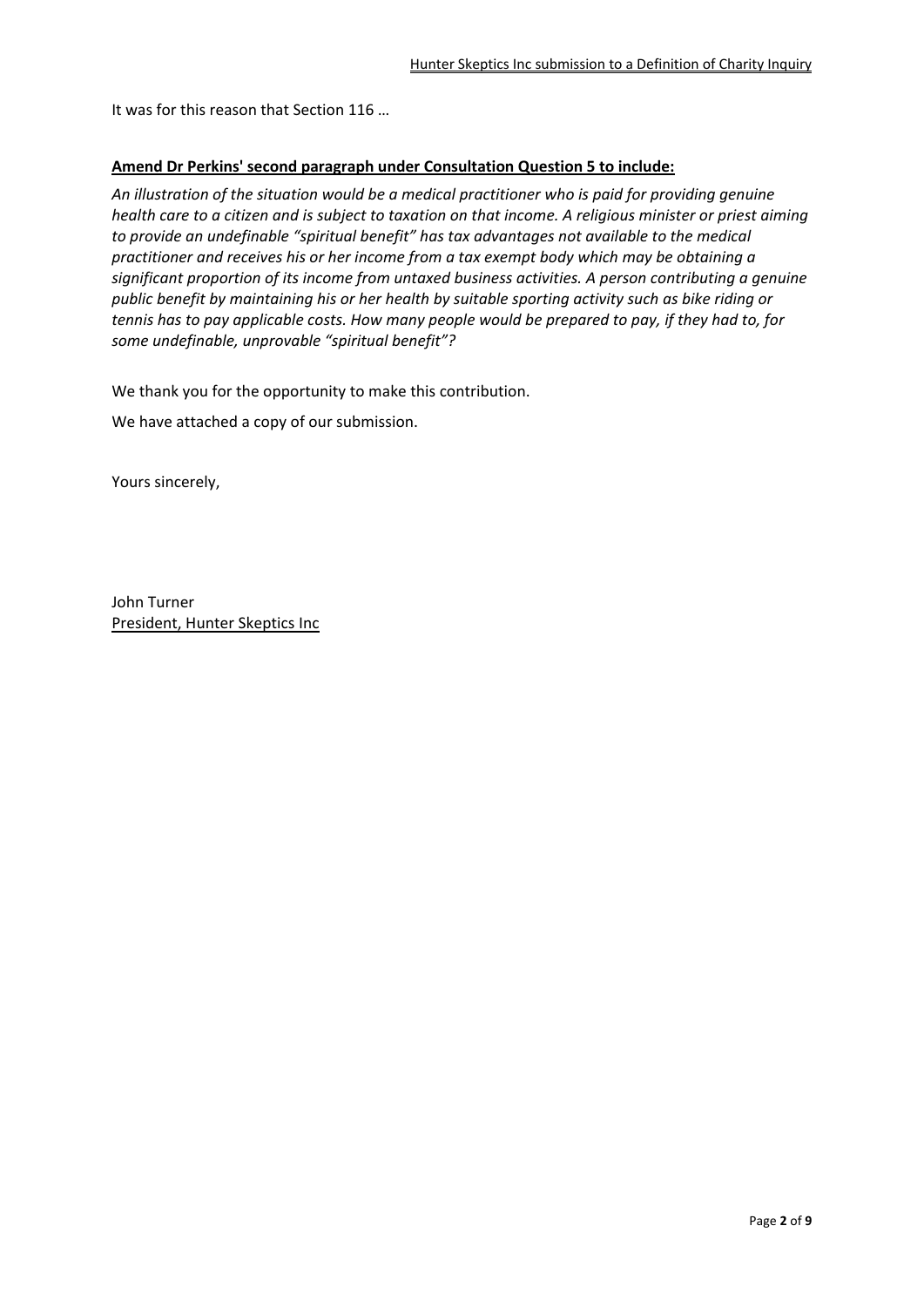# **Hunter Skeptics Inc.**

(02) 4959 6286



President: John Turner Secretary: Kevin McDonald [johnafturner@westnet.com.au](mailto:johnafturner@westnet.com.au) [kevin.mcdonald379@bigpond.com](mailto:kevin.mcdonald379@bigpond.com) 32 Ambrose St., Toronto 2283 379 Italia Road, East Seaham NSW 2324

# **A Definition of Charity Inquiry**

Submission based on a draft submission by Dr John Perkins, President of the Secular Party of Australia (SPA) with HSI amendments indicated by sidebars and italics

*Like SPA Inc our primary concern in this submission is to address the anomalous position of the "advancement of religion" as a "head of charity", that is, as an activity that is, of itself, deemed charitable by definition. We regard this as anachronistic, unwarranted and contradictory to the purpose of the definition*.

While we recognise that this particular issue is relevant at Consultation Question 16, we would like to deal with it first, as it affects all our other considerations. We welcome the opportunity to express our views, and note that in times past, certainly throughout most of the time that the advancement of religion head of charity has been operable, we would not have been able to express the views that we now express, for fear of ostracism at best, or at worst, persecution.

We submit that the "advancement of religion" is neither ipso facto charitable, nor ipso facto a public benefit. We are not of course suggesting that religions cannot be charitable, *or do charitable work, but are of the definite view that they are not necessarily so and that "advancement of religion" is often anything but beneficial. Wars and atrocities have often been based on believers' views that the action being taken or contemplated will "advance the religion".* We argue that the erroneous presumption that religions are automatically charitable introduces so many anomalies that it is far better administratively, equitably, and rationally, if other aspects of the heads of charity are relied on instead to provide an adequate definition.

We submit that the removal of "the advancement of religion" would have many advantages and would not be to the detriment of any group or organisation that is bona fide charitable. Indeed it would assist them in their operation. While such a change would be a departure from the past, now is an appropriate time to make the change in Australia.

#### **Historical context**

The charitable attribution of the "advancement of religion" derives from an ancient time in our British heritage in which "religion" was universally presumed to mean the Christian religion, and when government welfare services as we know them today were unavailable. Society has undergone a mammoth transformation since then. We now have a multiplicity of religions, while the adherence to religion in general is declining. The charitable attribution of religion is now outdated.

While other jurisdictions, with a similar British heritage to ours may seek to persist with the charitable attribution, there are good reasons why Australia in particular should not do so. Australia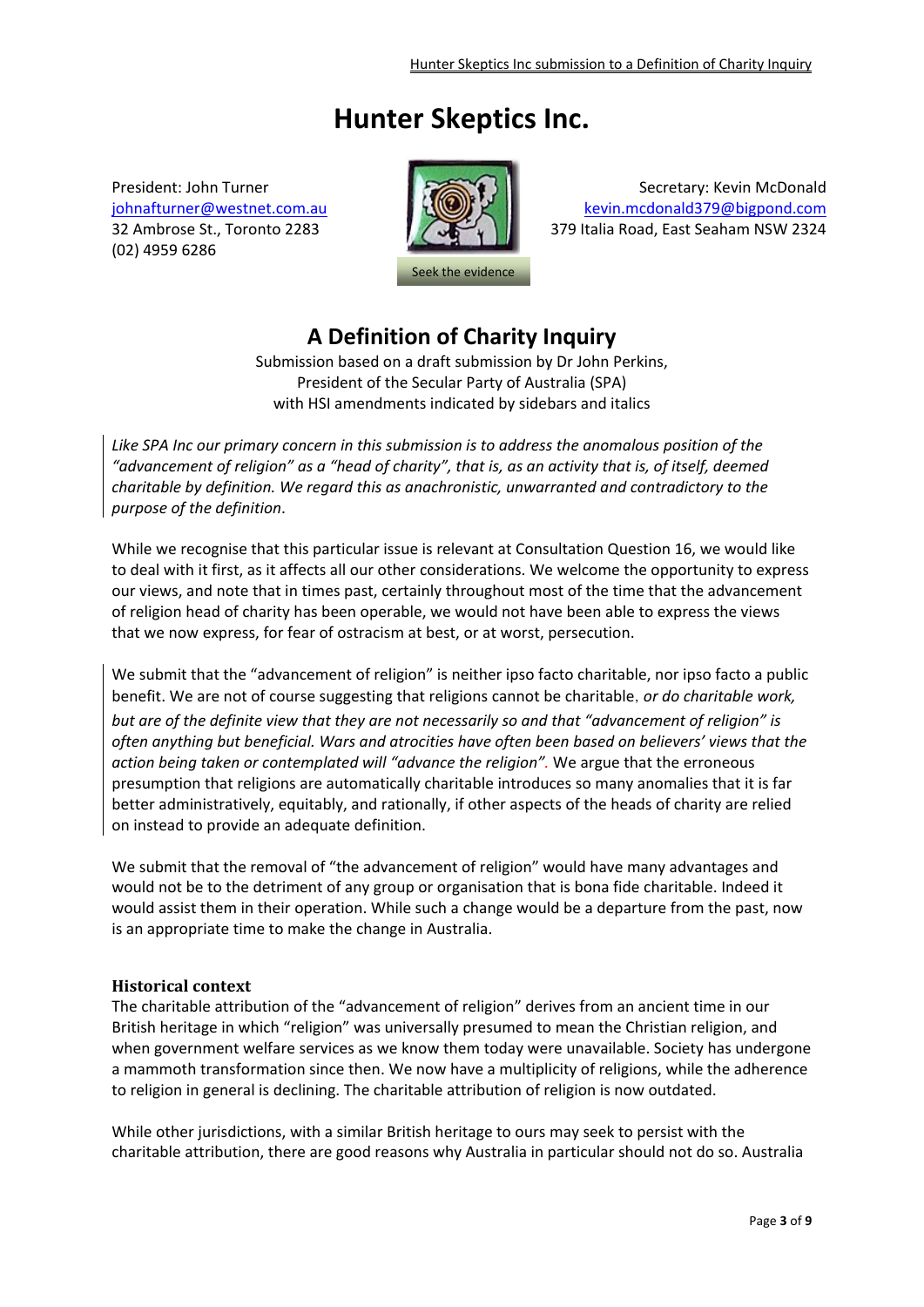was founded on a secular ideal, that was deliberately intended to break with the tradition of established religion, which was seen as providing an unwanted source of sectarian conflict.

It was for this reason that the Australian Constitution includes Section 116, which states that the "Commonwealth shall not make any law for establishing any religion, or for imposing any religious observance, or for prohibiting the free exercise of any religion …". The other jurisdictions referred to in the Consultation Paper do not have this provision. We should therefore not follow them in this regard. Whether or not the "advancing" of a religion contributes to the "establishing" of one, this provision should not be considered irrelevant.

#### **Public benefit issues**

With the growth in religious diversity, it is now the case that the advancement of religion pertains more to a select group of adherents to a particular religion, rather than the community as a whole. Thus whatever benefits religious activities may confer, they are more private benefits than public benefits. Where charitable activities of religious groups are publicly beneficial, they are capable of being recognised as such, with reference to other aspects of the definition of charity. The religious adherence of a group should not be relevant in determining whether something is charitable.

It arguable that fostering the advancement of a multiplicity of mutually contradictory religious beliefs may increase division and disharmony in society. It therefore may be more of a cost than a benefit. We note that the advancement of religion may involve the advancement of Christianity, or Judaism, or Islam, or indeed any sect, cult, superstition or religion. The coercive behaviour of cults can cause severe distress, psychological trauma, and can disrupt the lives of families. The inclusion of religion as a "head of charity" is thus quite anomalous.

The cost to the community of these activities is not merely a social cost. Given that inclusion in the definition of charity grants to religious groups a large range of subsidies and tax concessions, there is a significant financial cost as well. The removal of such benefits does not in any way compromise anyone's freedom of religion.

A further highly anomalous situation regarding the seemingly muddled thinking with regard to religion and the public benefit has occurred with the *Extension of Charitable Purpose Act 2004*. Section 5 (1) (b) defines a group or religious order that "regularly undertakes prayerful intervention at the request of members of the public" as being for the public benefit. People are perfectly entitled to engage in such activities if they wish, but there is no justification for regarding this a charitable purpose for the public good.

Indeed, the available evidence on this matter suggests there is no benefit, even a cost. Clinical trials have been conducted in the United States in which groups suffering from serious illnesses were either prayed for or not. Prayerful intervention was found to make no difference, except in cases where a group knew that prayerful intervention was being undertaken on their behalf by others. The medical outcomes of this group were actually found to be significantly worse. The suggested explanation for this was that the intervention caused psychological damage that adversely affected the[i](#page-8-0)r recovery.<sup>i</sup> If "evidence based policy" is the objective, then "prayerful intervention" is disqualified as being a charitable public benefit.

*Any claim that religion in general is a benefit is at least very doubtful. A recent comparison study<sup>2</sup> of eight measures of social justice in thirty–one OECD countries shows the Northern European countries as performing best with the top five being Iceland, Norway, Denmark, Sweden and Finland and although no religiosity comparison was published these five countries are hardly religious compared*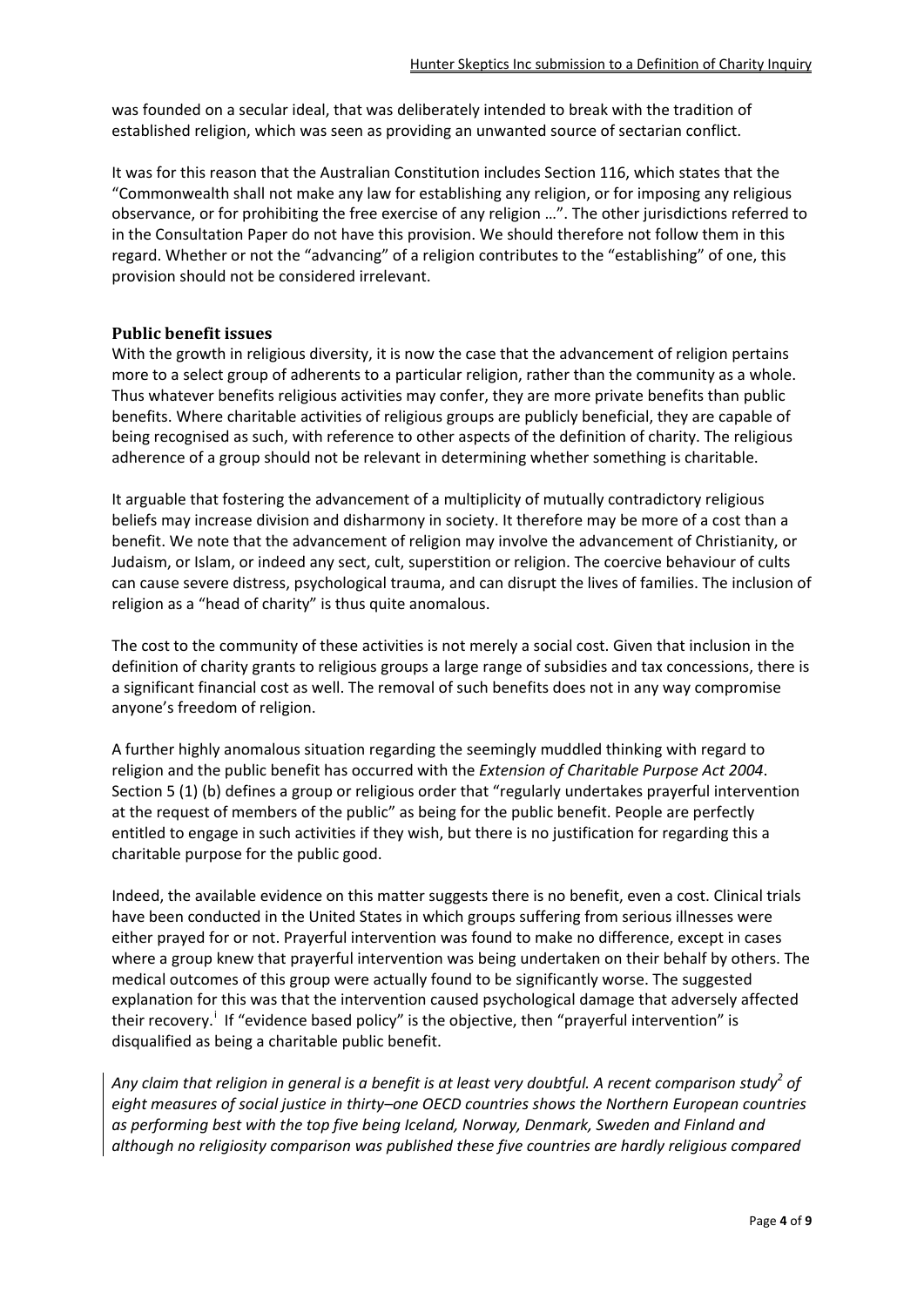*to the bottom five which were, The USA, Greece, Chile, Mexico and Turkey. Australia was rated twenty-first.*

#### **Evidentiary issues**

If we are to continue with the presumption that the advancement of religion is of itself charitable, then we are obliged to come to terms with the issue of what constitutes a religion and on what basis particular organisations are eligible to qualify. It is not satisfactory that the incoming Australian Charities and Not-for-profits Commission (ACNC) be burdened with this responsibility.

As mentioned in the Appendices to the Consultation paper, in England and Wales, religion involves a belief in a god, "more than one god, or no god". In Northern Ireland it may include "any analogous philosophical belief". A similar wording pertains in Scotland. The reliance on such vague definitions in so important a matter cannot be justified. None of these definitions provide a degree of clarity that would appear to justify the inclusion of religion as a charitable motivation. In Ireland, religious privileges are protected, provided the religion does not employ "oppressive psychological manipulation". Given that all the most popular religions employ a belief in eternal punishment in hell, we would wonder perhaps, how they might still qualify.

In Australia, the High Court, in the Scientology case, offered that a religion should comprise a "belief in a Supernatural Being, Thing or Principle". We can appreciate the generosity of this definition, in that it accommodates a wide range of possibilities. We wonder however, whether the High Court, in its wisdom, has offered a definition that is actually coherent or useful. "Principle" is an abstract noun, which of itself cannot be measured. "Supernatural" is beyond the natural and therefore beyond detection in the natural world. A "supernatural principle", then, is the intersection of the immeasurable with the undetectable.

We humbly submit that in our view a "supernatural principle" is a nebulous concept and that it most unsatisfactory that the laws of Australia should be predicated on such a concept. This is especially the case when billions of dollars in taxpayer funds are expended in the form of subsidies and tax concessions, contingent upon the advancement of such a concept. In our view this is a gross misallocation of scarce financial resources.

Apart from these issues, we feel compelled to point out that none of these definitions of religion in any way impose the slightest requirement that there be even a possibility that any of the esteemed beliefs could actually be true. Providing evidence regarding the truth of assertions is normally regarded as being an important part of the legal process. In the case of religion however this is a convenient oversight that allows for the presumption the any religion could be true, even though all religions are largely mutually contradictory, thereby precluding the possibility in all but one possible case.

The perverseness of this logic alone should be sufficient to disqualify religion from the definition of charity. It is time that reason and evidence, as applied to what is measurably beneficial and tangible, should form the basis for the definition of charity. We now turn to the Consultation Questions.

#### **1. Are there any issues with amending the 2003 definition to replace the 'dominant purpose' requirement with the requirement that a charity have an exclusively charitable purpose?**

We submit that it should be a requirement that a charity should have a purpose that is exclusively charitable. The demarcation difficulties in discriminating between dominant and non-dominant purposes make such a definition untenable. No doubt there are religious groups that express their difficulty in demonstrating a public benefit of their activities. The lack of a public benefit of what is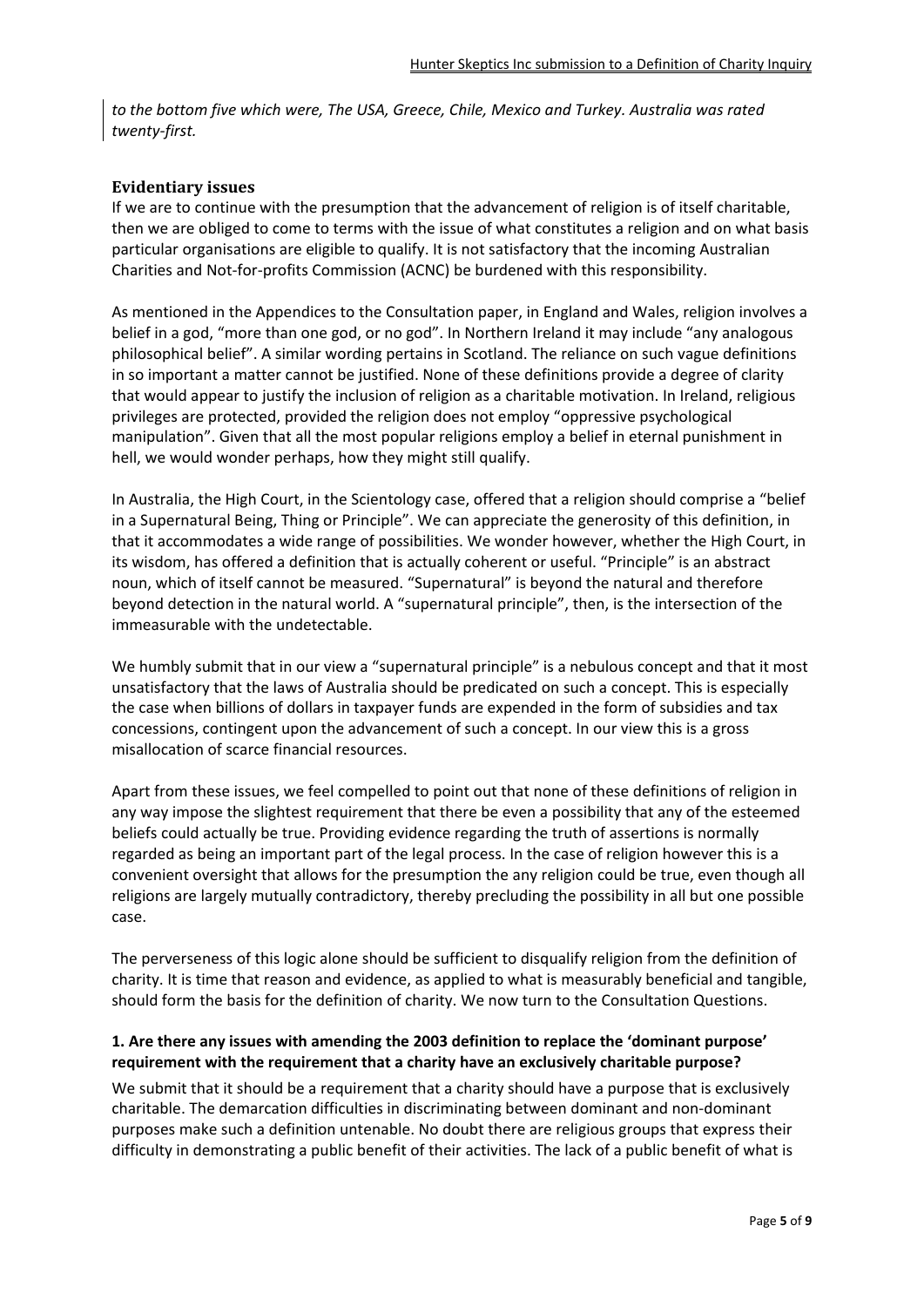currently deemed charitable will be largely overcome by removing the advancement of religion from the definition.

# **2. Does the decision by the New South Wales Administrative Tribunal provide sufficient clarification on the circumstances when a peak body can be a charity or is further clarification required?**

Further clarification is required, in that the activities of the peak body should be in themselves charitable, otherwise there is no guarantee that this is the case. For example a group such as the Australian Christian Lobby may be considered a peak body, representing the views of groups deemed to be charities, but merely representing the views of sectional interests is not of itself charitable.

#### **3. Are any changes required to the Charities Bill 2003 to clarify the meaning of 'public' or 'sufficient section of the general community'?**

Current proposals to clarify the meaning may be adequate, provided that religion is removed as a "head of charity". This would resolve anomalies arising from the fact that even exclusive sects and cults are currently beneficiaries of the definition.

# **4. Are changes to the Charities Bill 2003 necessary to ensure beneficiaries with family ties (such as native title holders) can receive benefits from charities?**

We endorse the suggestion that trusts or other entities be set up in these circumstances.

# **5. Could the term 'for the public benefit' be further clarified, for example, by including additional principles outlined in ruling TR 2011/D2 or as contained in the Scottish, Ireland and Northern Ireland definitions or in the guidance material of the Charities Commission of England and Wales?**

The term 'for the public benefit' should be clarified to ensure that benefits have practical utility. A benefit should be tangible and measurable. Notions such as "spiritual benefit", that come from a perceived realm of the supernatural, are immeasurable and undetectable, and are susceptible to subjective interpretation and manipulation. They should be excluded from the definition of benefit.

*An illustration of the situation would be a medical practitioner who is paid for providing genuine health care to a citizen and is subject to taxation on that income. A religious minister or priest aiming to provide an undefinable "spiritual benefit" has tax advantages not available to the medical practitioner and receives his or her income from a tax exempt body which may be obtaining a significant proportion of its income from untaxed business activities. A person contributing a genuine public benefit by maintaining his or her health by suitable sporting activity such as bike riding or tennis has to pay applicable costs. How many people would be prepared to pay, if they had to, for some undefinable, unprovable "spiritual benefit"?* 

#### **6. Would the approach taken by England and Wales of relying on the common law and providing guidance on the meaning of public benefit, be preferable on the grounds it provides greater flexibility?**

A public benefit should be defined specifically to be of tangible practical utility. It should not be left to common law.

# **8. What role should the ACNC have in providing assistance to charities in demonstrating this test, and also in ensuring charities demonstrate their continued meeting of this test?**

Organisations should be assisted with the provision of standard ACNC forms that that they should complete, showing what benefits of practical utility they provide. The form should include a list of eligible benefits. Organisations should be required complete an annual statement indicating the extent to which they have provided the relevant benefits.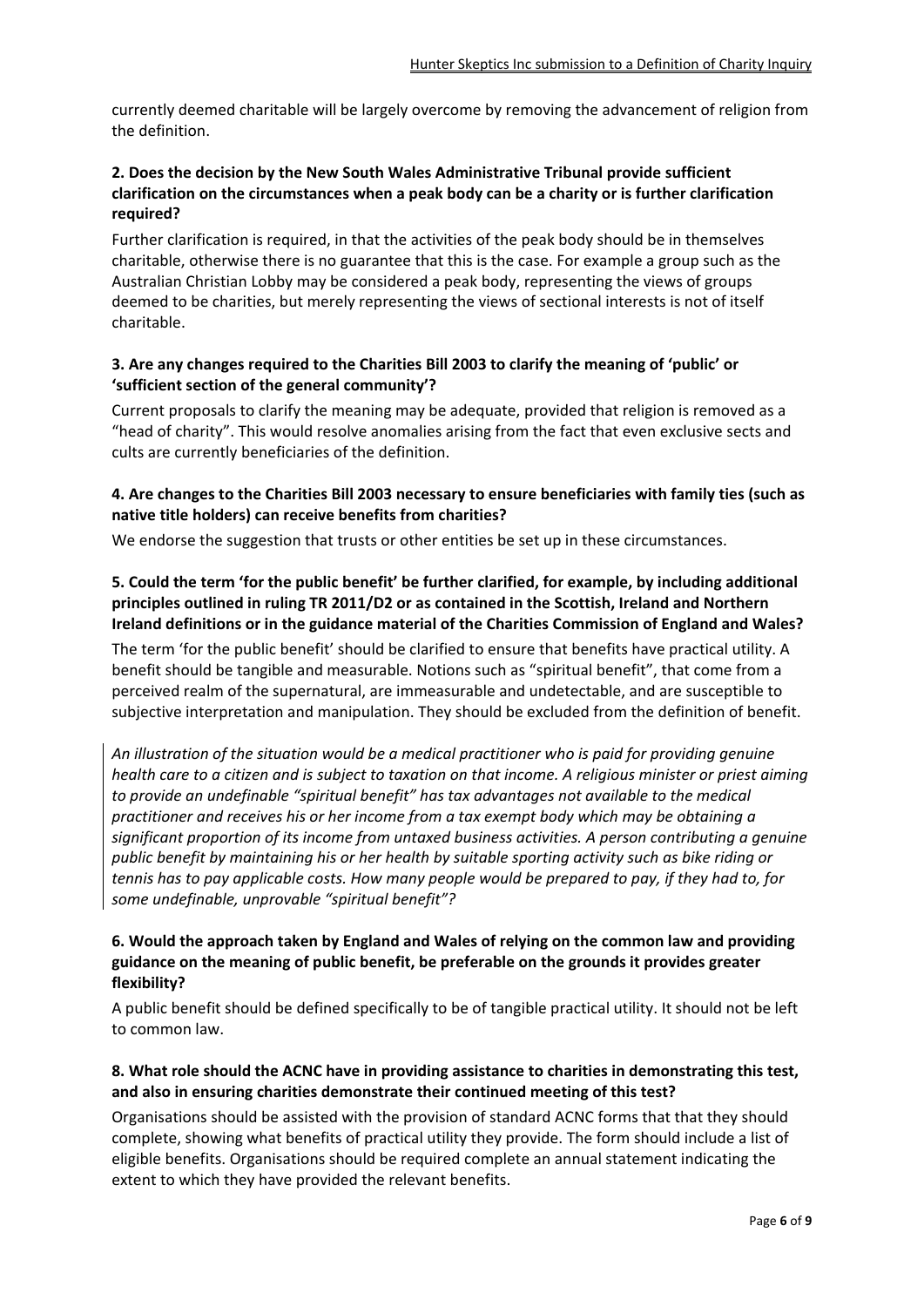# **9. What are the issues for entities established for the advancement of religion or education if the presumption of benefit is overturned?**

It is very likely that some religious entities may have difficulty in establishing that some or their activities provide a public benefit, due to the fact that they do not provide a public benefit. We should all seek to understand that in the 21<sup>st</sup> century, public expenditures need to be disbursed on a rational basis, and that religious charities must comply with the same requirements as all other charities.

### **10. Are there any issues with the requirement that the activities of a charity be in furtherance or in aid of its charitable purpose?**

There should be a requirement that the activities of a charity be in furtherance or in aid of its charitable purpose. Anomalies in this regard will be largely overcome by removing the "advancement of religion" from the definition of charity.

# **11. Should the role of activities in determining an entity's status as a charity be further clarified in the definition?**

The role of activities in determining an entity's status as a charity should be further clarified in the definition. Anomalies in this regard will be largely overcome by removing the "advancement of religion" from the definition of charity.

# **12. Are there any issues with the suggested changes to the Charities Bill 2003 as outlined above to allow charities to engage in political activities?**

It is again the case that removing the "advancement of religion" from the definition of charity will overcome an anomaly in this regard. Political lobbying with regard to education or the alleviation of poverty may be regarded as being consistent with a charitable activity, but political lobbying to further the advancement of religion should not be.

# **13. Are there any issues with prohibiting charities from advocating a political party, or supporting or opposing a candidate for political office?**

Political activity undertaken by charities should not be prohibited, provided it is consistent with their charitable purpose. Religious entities are able to participate in any political activity, however such activity should not be regarded as charitable.

# **14. Is any further clarification required in the definition on the types of legal entity which can be used to operate a charity?**

The definition of the types of legal entity which can be used to operate a charity appears adequate, although partnerships could be included.

#### **15. In the light of the Central Bayside decision is the existing definition of 'government body' in the Charities Bill 2003 adequate?**

It could be clarified that a government body includes local government.

# **16. Is the list of charitable purposes in the Charities Bill 2003 and the Extension of Charitable Purposes Act 2004 an appropriate list of charitable purposes?**

The list is not appropriate, primarily because it includes "the advancement of religion". The inclusion of this item anachronistic, it describes an activity that may be, but is not inherently charitable, and its inclusion causes numerous anomalies as we have highlighted throughout this submission. The genuinely charitable activities of religious entities are adequately accounted for under other items in the list.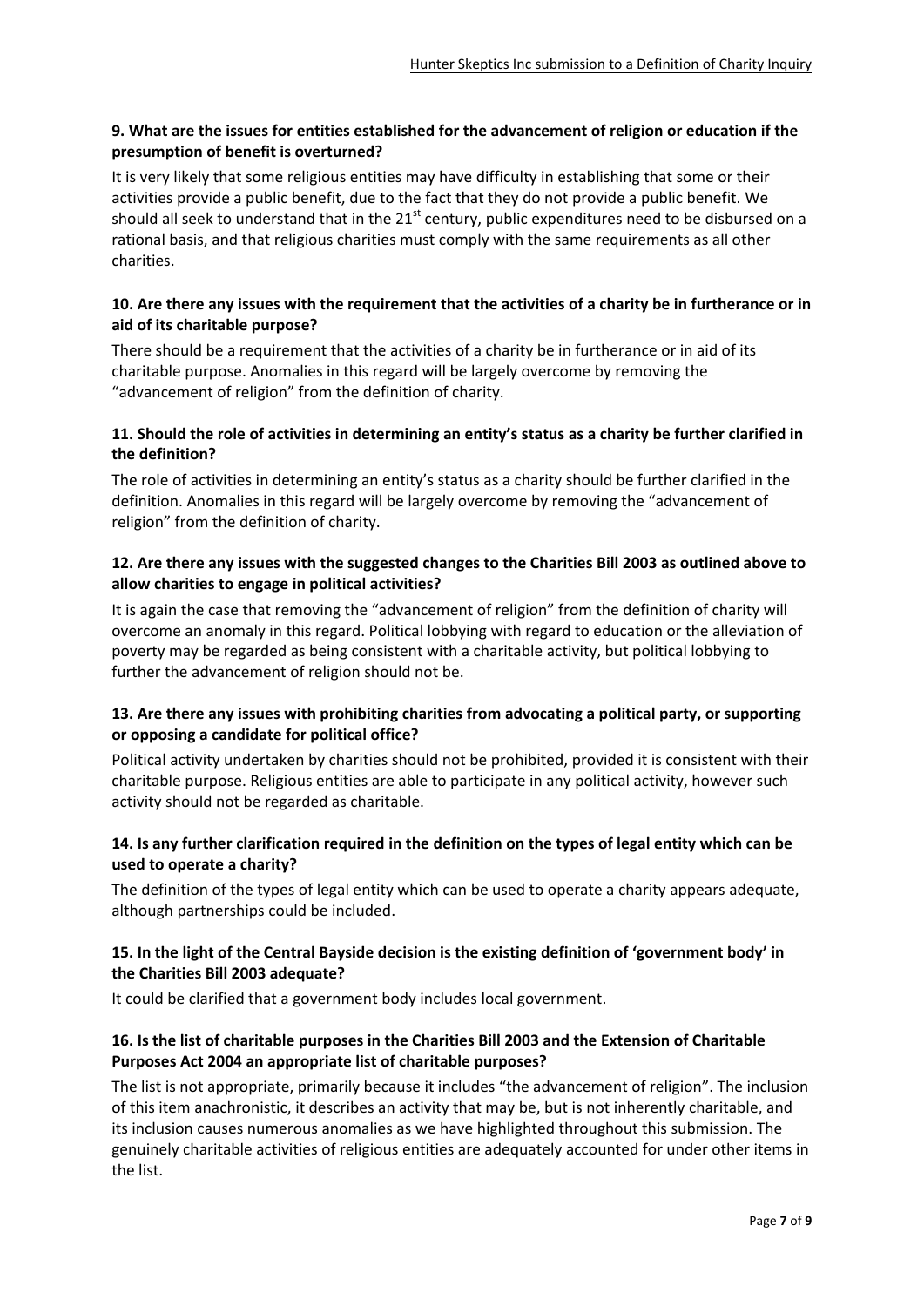We also oppose the inclusion of "the advancement of culture" in this list, as it would introduce another range of definitional and public benefit anomalies similar to those caused by "the advancement of religion". While we may sympathise with the aim, there are a range of intractable issues, such as what constitutes culture, which cultures are eligible, who benefits, and how benefits are measured.

#### **17. If not, what other charitable purposes have strong public recognition as charitable which would improve clarity if listed?**

We do not see an advantage in significantly broadening the definition of charity. We consider "any other purpose that is beneficial to the community" is a sufficient "catch all" item. Some guidance could be provided by the ACNC. It should be up to the entity to demonstrate a community benefit.

#### **18. What changes are required to the Charities Bill 2003 and other Commonwealth, State and Territory laws to achieve a harmonised definition of charity?**

A statutory definition of charity for Commonwealth purposes should provide the basis of a harmonised definition for all levels of government.

#### **19. What are the current problems and limitations with ADRFs?**

Anomalies regarding the timely disbursement of funds from Australian Disaster Relief Funds may be assisted by clarifying disaster relief as a charitable purpose.

#### **20. Are there any other transitional issues with enacting a statutory definition of charity?**

The removal of the "advancement of religion" from the definition of charity will cause some transitional issues for existing entities that are not *bona fide* charities and we propose they be given sufficient time to adjust and reorganise their affairs.

We understand that what we propose in this submission will not be welcomed by those whose role and privileges in society may be questioned by it. However what we propose is forward looking and in the public interest and for the public benefit. The tradition of granting undue status to the "advancement of religion" is one that is hallowed by time but not be reason.

We appreciate the opportunity to forward our views and trust that they will be evaluated on their merits, and will not be in any way discounted on the basis of the type of organisation that we represent.

Yours sincerely

President Hunter Skeptics Inc Hunter Skeptics Inc is an incorporated association, N.S.W. Incorporation No. INC9890881